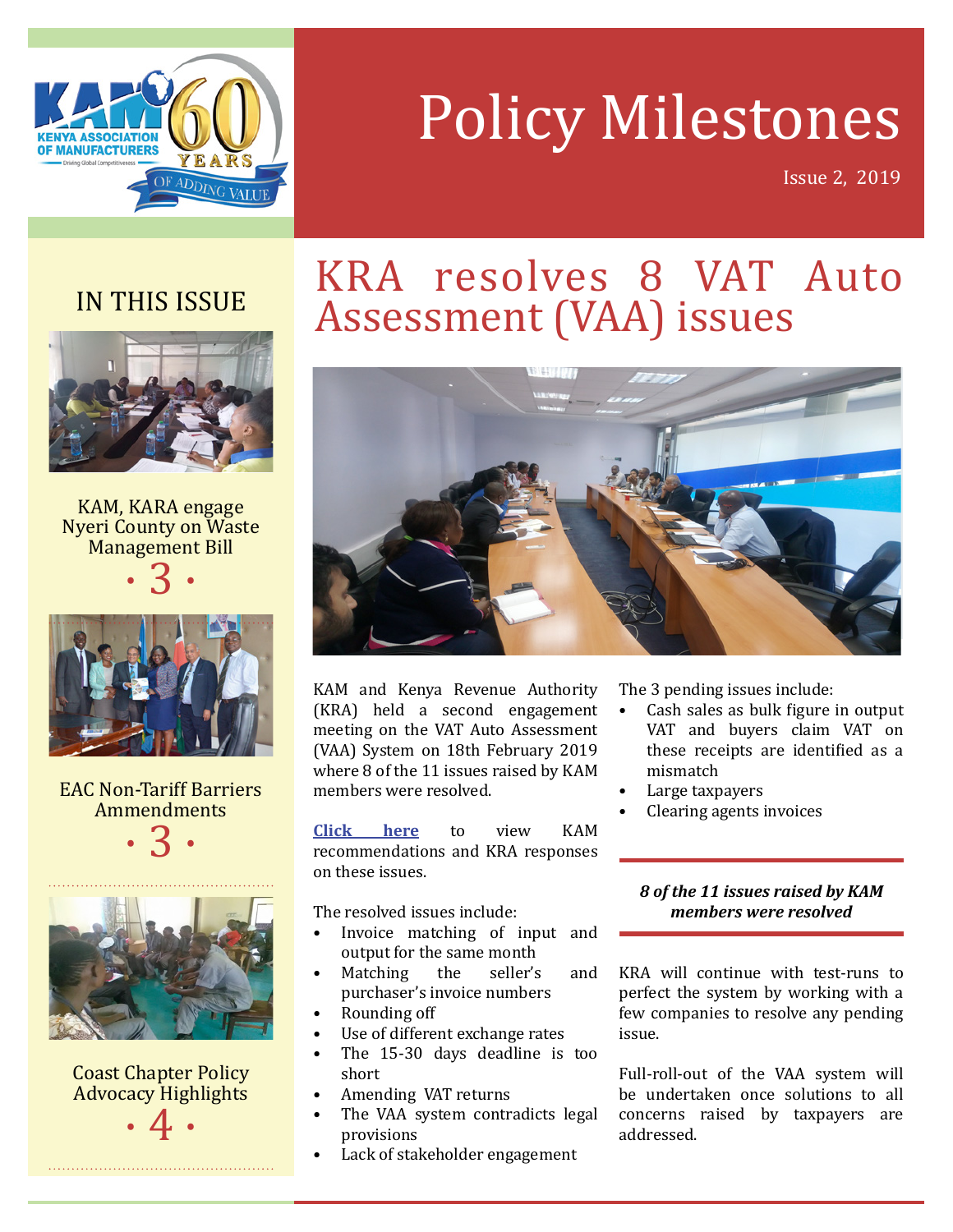### Good Governance

KAM met with GIZ Kenya on 18th and 20th February 2019 to discuss possible areas of partnership in good governance.

During the meeting KAM discussed its ongoing work on:<br>• Development of the

- Development<br>Bribery Regulations with the Ethics and Anti-Corruption Commission,
- Stakeholder engagements on anti-corruption with Academia, Judiciary and legal sectors
- Capacity building support to members and SMEs on compliance<br>on antirequirements on corruption

KAM will continue to engage GIZ Kenya on its next strategy on good governance.



KAM engages EAC Affairs Principal Secretary, Dr Susan Koech on Trade issues across the EAC region.



KAM, GSI 1 Kenya sign MOU to enhance barcording compliance with the aim to promote trade and investment in the retail sector.



KAM Chair, Mr Sachen Gudka, KAM CEO, Ms Phyllis Wakiaga and KAM Director, Mr Pankaj Bedi welcome Ministry of Industry, Trade and Cooperatives Cabinet Secretary, Mr Peter Munya at United Aryans EPZ Limited.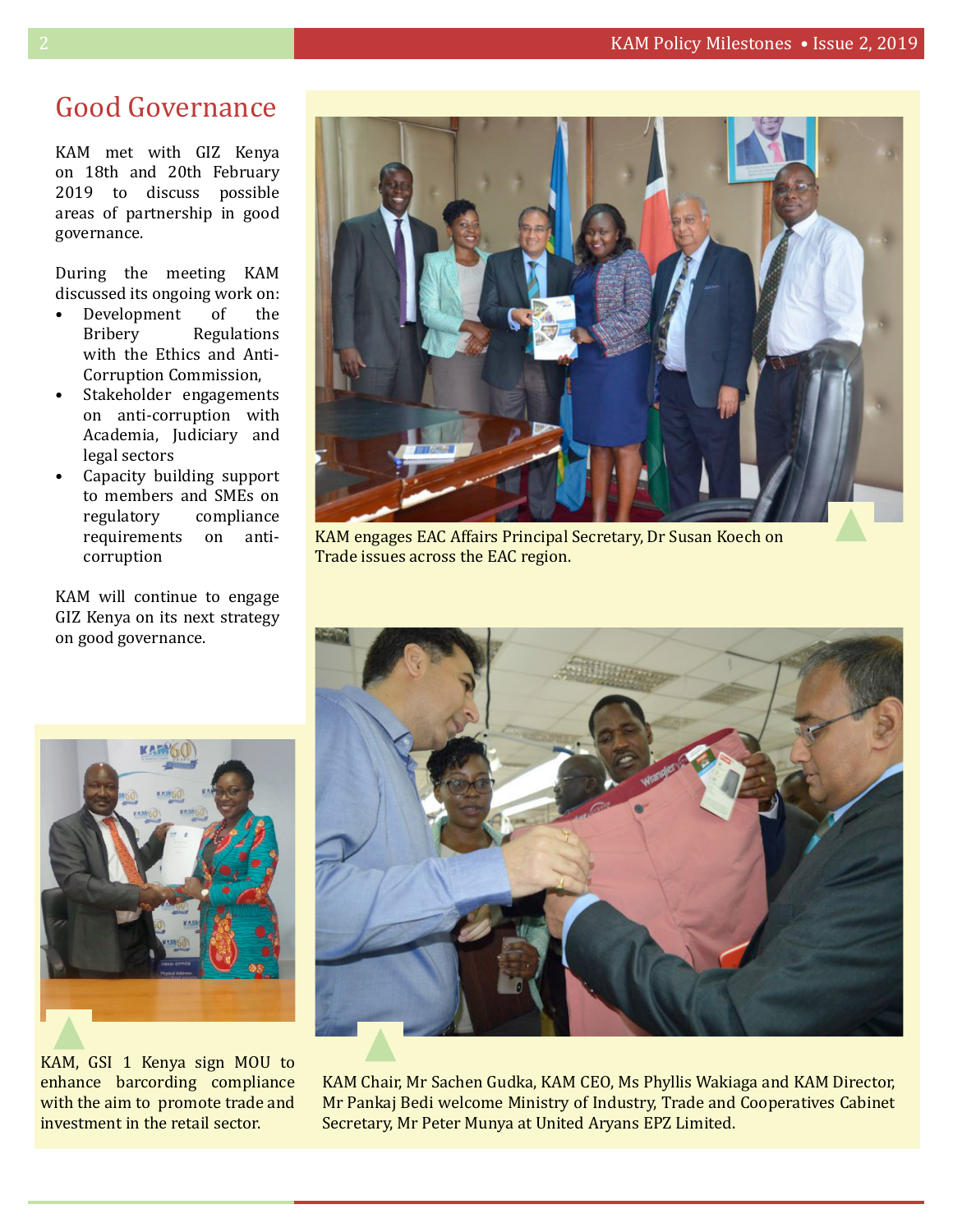### REGULATORY COMPLIANCE SEMINAR

KAM held a regulatory<br>compliance seminar in compliance seminar in<br>
partnership with Nairobi partnership City County, Kenya Revenue Authority, National Health<br>Insurance Fund (NHIF), **Insurance** National Social Security Fund (NSSF) and GS1 Kenya.

The Seminar sensitized<br>members on regulatory members on requirements by the different<br>Government agencies. Government Members also raised their concerns with the regulators.

KAM will hold compliance seminars with other regulatory agencies at the County levels.

#### EAC NON - TARIFF BARRIERS (NTB) ACT AMENDMENTS

KAM engaged the State Department of Trade to finalize the legal drafting of Kenya's revised amendments to the EAC Non-Tariff Barriers (NTB) Act.

The proposed amendments are being reviewed by the Attorney General's Office after which they will be forwarded to the EAC Secretariat.

### LOGGING IN PUBLIC, COMMUNITY FORESTS

A petition on the moratorium on logging in public and<br>community forests was community developed and shared with members for signing.

The petition will be shared with the relevant government agencies.

### KAM, KARA engage Nyeri County on Waste Management Policy & Bill



KAM, KARA engage Nyeri County on County Waste Management Policy and Bill

KAM in partnership with the Kenya Alliance of Resident Associations (KARA) developed a model County<br>Waste Management Policy and Management Bill to guide County Governments in developing waste management policies.

Engagements with County Governments are ongoing to sensitize them on the model documents and support Counties to customize the same for their adoption. Additional meetings were held with Nyeri and Nakuru counties.

KAM will continue to engage more County Governments with the aim of sharing the Model County Waste Management Policy and Bill.

### NATIONAL ENVIRONMENTAL COMPLAINTS COMMITTEE DRAFT PUBLIC INTEREST LITIGATION MANUAL

KAM engaged the National<br>Environmental Complaints Environmental Committee (NECC) to validate the Public Interest Litigation Manual during a validation Workshop held on 20th February 2019.

The manual will assist the Committee in streamlining their public interest litigation procedures to ensure that when these cases go to court they are watertight and flawless.

The manual will be finalized after the validation process is complete.

During the meeting, KAM also engaged the Court Users Committee of the Environment and lands Court, where the Association expressed its interest in joining.

This will ensure that KAM advocates for members' issues directly to the Committee.